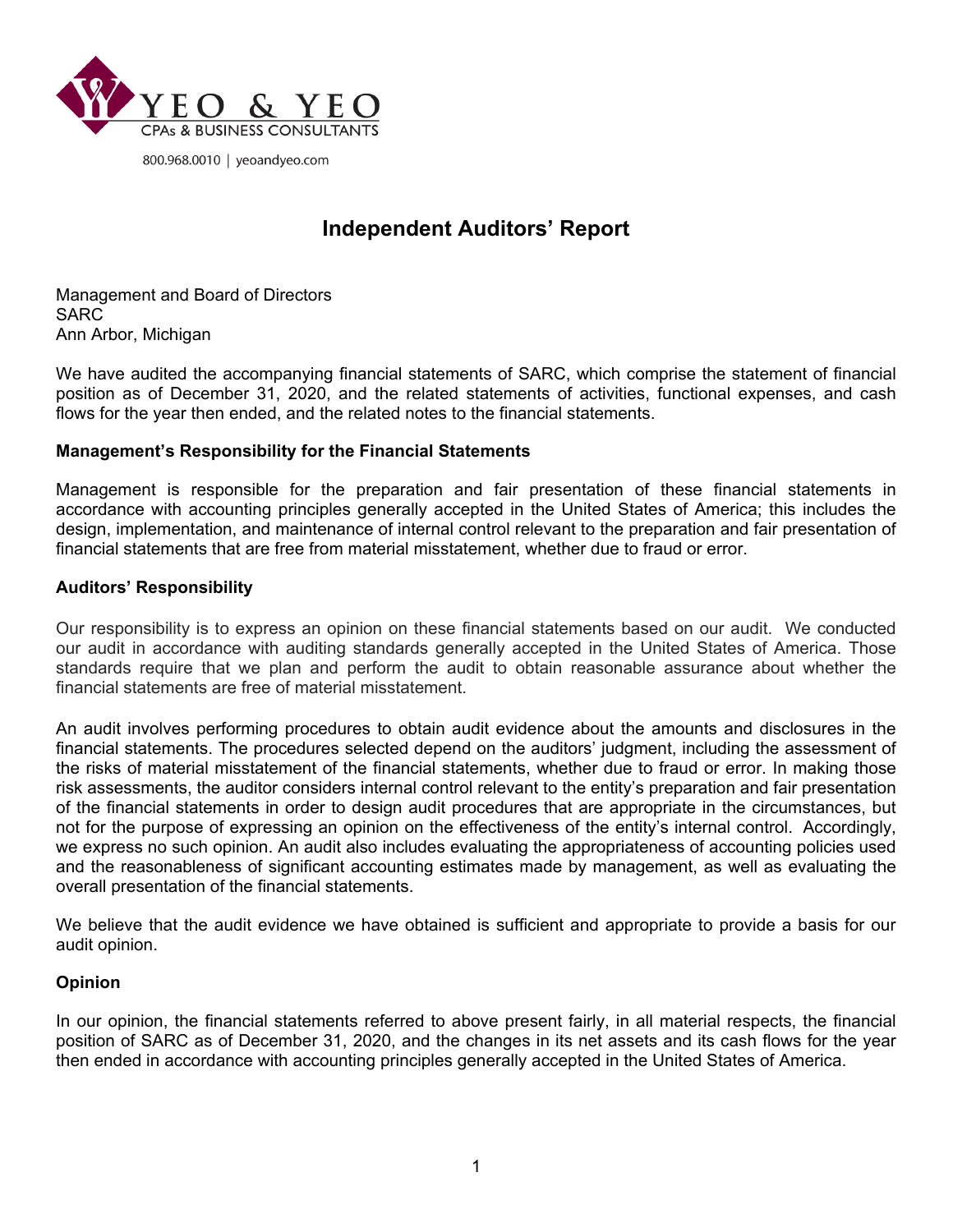### *Report on Summarized Comparative Information*

We have previously audited the SARC December 31, 2019 financial statements, and we expressed an unmodified audit opinion on those audited financial statements in our report dated May 6, 2020. In our opinion, the summarized comparative information presented herein as of and for the year ended December 31, 2019, is consistent, in all material respects, with the audited financial statements from which it has been derived.

yeo & yeo, P.C.

Ann Arbor, Michigan May 14, 2021

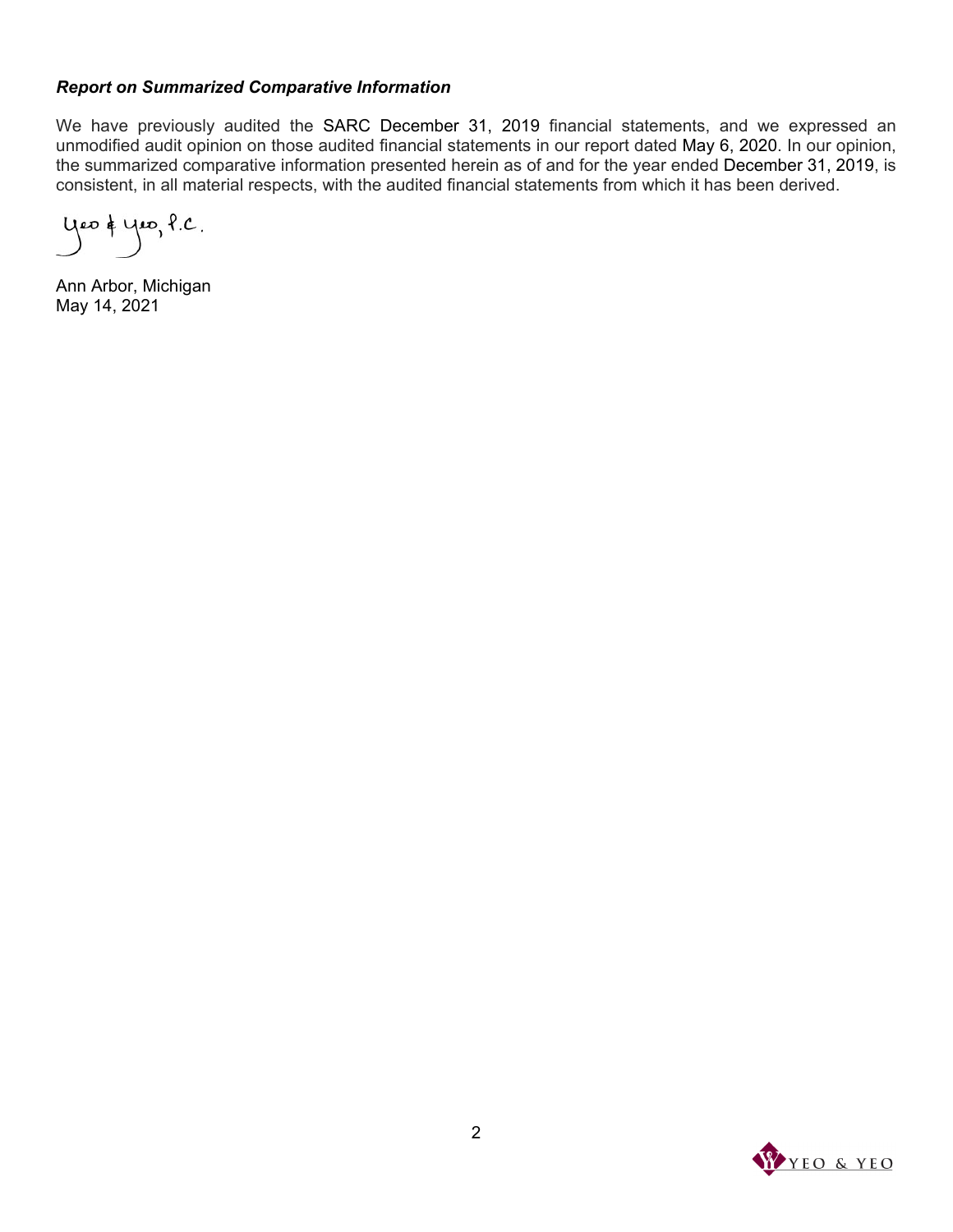## **(With Sumarized Comparative Information for 2019) Statement of Financial Position SARC December 31, 2020**

|                                          | 2020 |           |    | 2019      |  |  |
|------------------------------------------|------|-----------|----|-----------|--|--|
| <b>Assets</b>                            |      |           |    |           |  |  |
| <b>Current assets</b>                    |      |           |    |           |  |  |
| Cash                                     | \$   | 4,764,162 | \$ | 4,751,604 |  |  |
| Restricted cash                          |      |           |    | 120,570   |  |  |
| Clinical trials receivable               |      | 547,026   |    | 199,529   |  |  |
| Promises to give, current portion        |      | 1,367,500 |    | 1,149,778 |  |  |
| Prepaid expenses                         |      | 22,372    |    | 11,190    |  |  |
| <b>Total current assets</b>              |      | 6,701,060 |    | 6,232,671 |  |  |
| Property and equipment, net              |      | 5,534     |    | 128,408   |  |  |
| Promises to give, net of current portion |      | 617,577   |    | 1,821,926 |  |  |
| <b>Total assets</b>                      | \$   | 7,324,171 | \$ | 8,183,005 |  |  |
| <b>Liabilities and Net Assets</b>        |      |           |    |           |  |  |
| <b>Current liabilities</b>               |      |           |    |           |  |  |
| Accounts payable                         | \$   | 570,483   | \$ | 432,349   |  |  |
| Accrued payroll and related liabilities  |      | 12,621    |    | 5,300     |  |  |
| Refundable advance                       |      | 5,000     |    | 10,000    |  |  |
| <b>Total current liabilities</b>         |      | 588,104   |    | 447,649   |  |  |
| Net assets                               |      |           |    |           |  |  |
| Without donor restrictions               |      |           |    |           |  |  |
| Undesignated                             |      | 1,770,233 |    | 2,144,882 |  |  |
| Designated for projects in progress      |      | 302,389   |    | 302,389   |  |  |
| Total without donor restrictions         |      | 2,072,622 |    | 2,447,271 |  |  |
| With donor restrictions                  |      |           |    |           |  |  |
| Purpose restrictions                     |      | 2,645,945 |    | 2,188,307 |  |  |
| Time-restricted for future periods       |      | 2,017,500 |    | 3,099,778 |  |  |
| Total with donor restrictions            |      | 4,663,445 |    | 5,288,085 |  |  |
| <b>Total net assets</b>                  |      | 6,736,067 |    | 7,735,356 |  |  |
| <b>Total liabilities and net assets</b>  | \$   | 7,324,171 |    | 8,183,005 |  |  |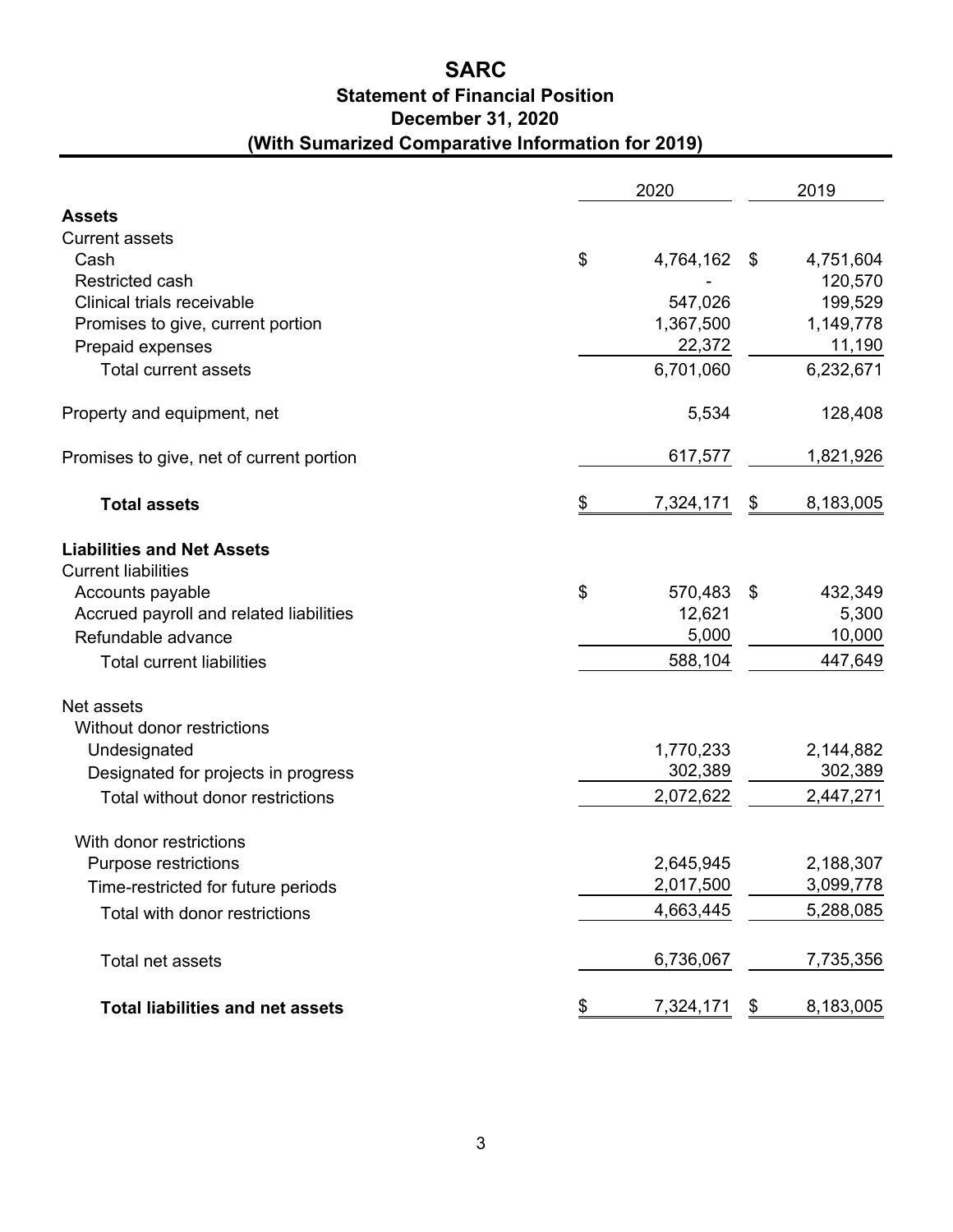### **(With Sumarized Comparative Information for 2019) Statement of Activities SARC For the Year Ended December 31, 2020**

|                                         |                                      |            |                                   | Total         |      |            |      |           |
|-----------------------------------------|--------------------------------------|------------|-----------------------------------|---------------|------|------------|------|-----------|
|                                         | <b>Without Donor</b><br>Restrictions |            | <b>With Donor</b><br>Restrictions |               |      |            |      |           |
|                                         |                                      |            |                                   |               | 2020 |            | 2019 |           |
|                                         |                                      |            |                                   |               |      |            |      |           |
| <b>Support and revenue</b>              |                                      |            |                                   |               |      |            |      |           |
| Clinical study revenue                  | \$                                   |            | \$                                | 1,788,847     | \$   | 1,788,847  | \$.  | 1,119,887 |
| Government grants                       |                                      |            |                                   | 677,328       |      | 677,328    |      | 130,301   |
| Donations                               |                                      | 108,818    |                                   | 31,027        |      | 139,845    |      | 3,133,943 |
| Miscellaneous income                    |                                      | 939        |                                   |               |      | 939        |      | 13,273    |
| Interest income                         |                                      | 5,839      |                                   |               |      | 5,839      |      | 20,314    |
| Realized gain on investments            |                                      |            |                                   |               |      |            |      | 11,706    |
| Realized loss on property and equipment |                                      | (121, 028) |                                   |               |      | (121, 028) |      |           |
| Forgiveness of PPP loan                 |                                      | 136,772    |                                   |               |      | 136,772    |      |           |
| Net assets released from restrictions   |                                      | 3,121,842  |                                   | (3, 121, 842) |      |            |      |           |
| Total support and revenue               |                                      | 3,253,182  |                                   | (624, 640)    |      | 2,628,542  |      | 4,429,424 |
| <b>Expenses</b>                         |                                      |            |                                   |               |      |            |      |           |
| Program services                        |                                      | 2,584,861  |                                   |               |      | 2,584,861  |      | 2,214,924 |
| Management and general                  |                                      | 1,042,970  |                                   |               |      | 1,042,970  |      | 1,028,215 |
| <b>Total expenses</b>                   |                                      | 3,627,831  |                                   |               |      | 3,627,831  |      | 3,243,139 |
| Change in net assets                    |                                      | (374, 649) |                                   | (624, 640)    |      | (999, 289) |      | 1,186,285 |
| Net assets beginning of year            |                                      | 2,447,271  |                                   | 5,288,085     |      | 7,735,356  |      | 6,549,071 |
| Net assets end of year                  | \$                                   | 2,072,622  |                                   | 4,663,445     | S    | 6,736,067  |      | 7,735,356 |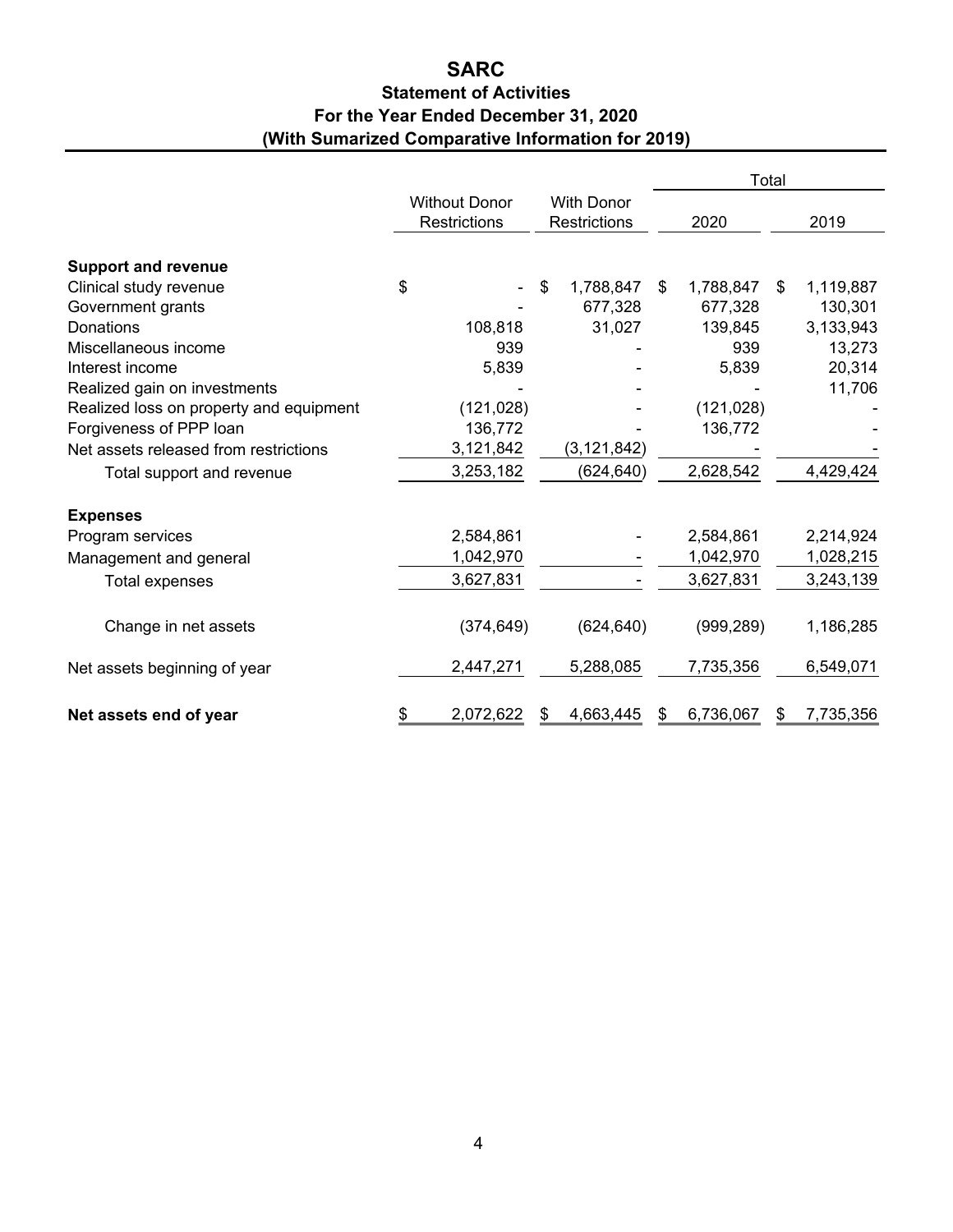# **SARC**

## **(With Sumarized Comparative Information for 2019) Statement of Functional Expenses For the Year Ended December 31, 2020**

|                                |                            |                           |           |      | Total     |      |           |
|--------------------------------|----------------------------|---------------------------|-----------|------|-----------|------|-----------|
|                                | Program<br><b>Services</b> | Management<br>and General |           | 2020 |           | 2019 |           |
|                                |                            |                           |           |      |           |      |           |
| Salaries, taxes and benefits   | \$<br>499,829              | \$                        | 562,392   | \$   | 1,062,221 | \$   | 949,581   |
| Clinical trial direct expenses | 2,003,599                  |                           |           |      | 2,003,599 |      | 1,777,301 |
| Travel                         |                            |                           |           |      |           |      | 31,513    |
| Office expenses                | 15,596                     |                           | 21,717    |      | 37,313    |      | 57,095    |
| <b>Professional services</b>   | 7,536                      |                           | 316,146   |      | 323,682   |      | 166,854   |
| Conferences and meetings       | 20,023                     |                           | 1,029     |      | 21,052    |      | 78,909    |
| Depreciation                   |                            |                           | 1,845     |      | 1,845     |      | 7,040     |
| Honorariums                    | 5,500                      |                           |           |      | 5,500     |      | 2,500     |
| Insurance                      |                            |                           | 70,020    |      | 70,020    |      | 62,024    |
| Public relations               |                            |                           |           |      |           |      | 120       |
| Rent                           |                            |                           | 33,736    |      | 33,736    |      | 67,472    |
| Website                        | 32,778                     |                           | 36,085    |      | 68,863    |      | 42,730    |
| Total                          | 2,584,861                  | \$                        | 1,042,970 | S    | 3,627,831 | \$   | 3,243,139 |